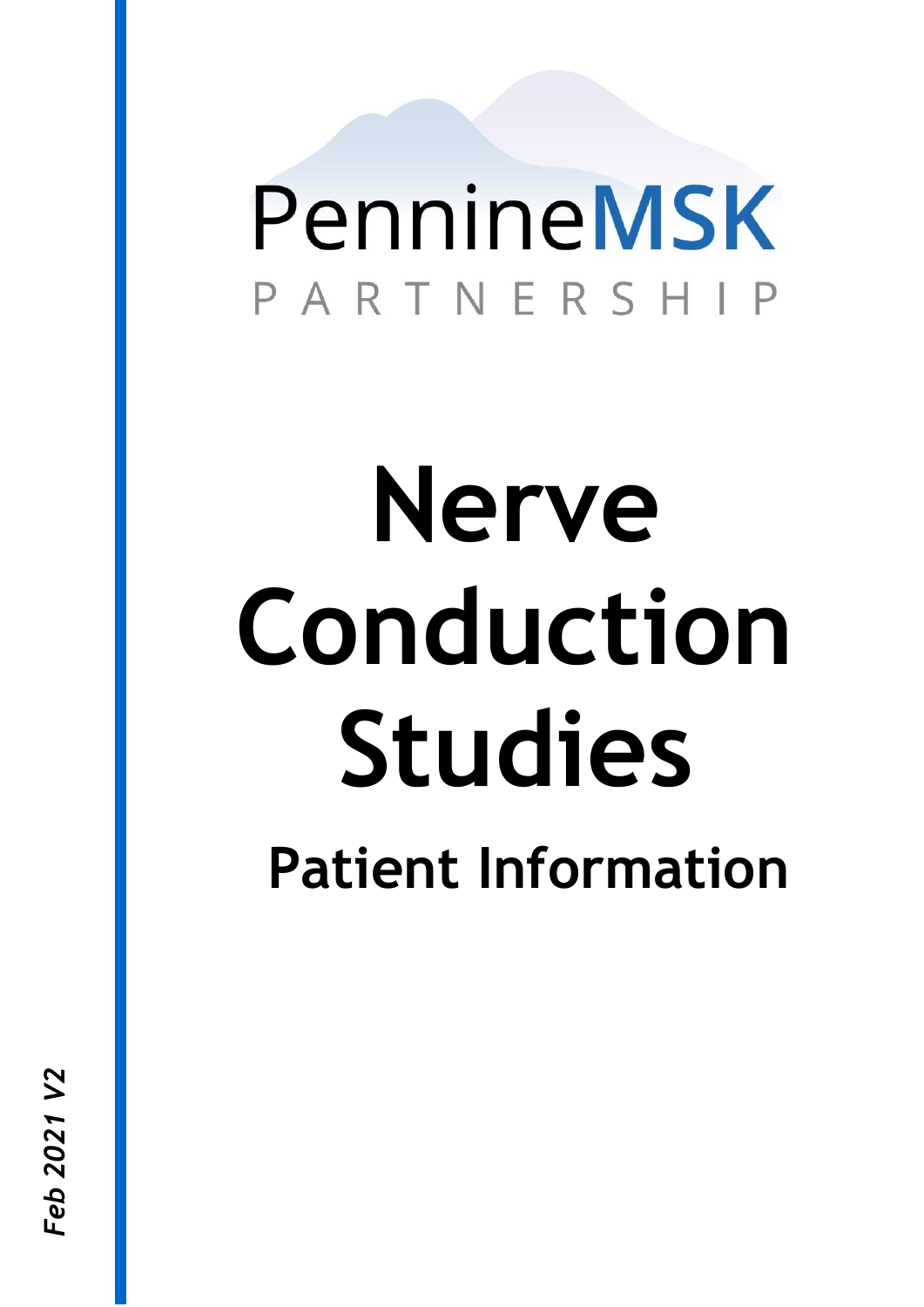#### **What are Nerve Conduction Studies?**

These are tests of the nerves mainly in the hands, arms or legs and occasionally elsewhere in the body. The studies are performed by passing small electrical currents through the skin and recording the natural electrical signals from the nerve or over the muscle. This is usually done by stickers/pads attached to the skin, needles are not used. The electrical pulses produce a strange tingling sensation which can be a little uncomfortable but not generally painful. Your muscles may have brief uncontrollable twitches as the nerve is being stimulated.

#### **What is done?**

Nerve Conduction Studies are performed to:

- Detect and evaluate damage to the peripheral nervous system, which includes the nerves leading away from the brain and spinal cord and smaller nerves that branch out from those nerves. Nerve conduction studies are often used to help diagnose nerve disorders.
- Identify the location of abnormal sensations such as numbness, tingling or pain.

This test takes about 15-20 minutes. There are no after-effects and you will be able to undertake all normal activities after the test. The results of the investigation need to be analysed afterwards and a full report will be sent to the referring Clinician.

**Depending on the results found the doctor may proceed to carry out Electromyography Studies as detailed overleaf.**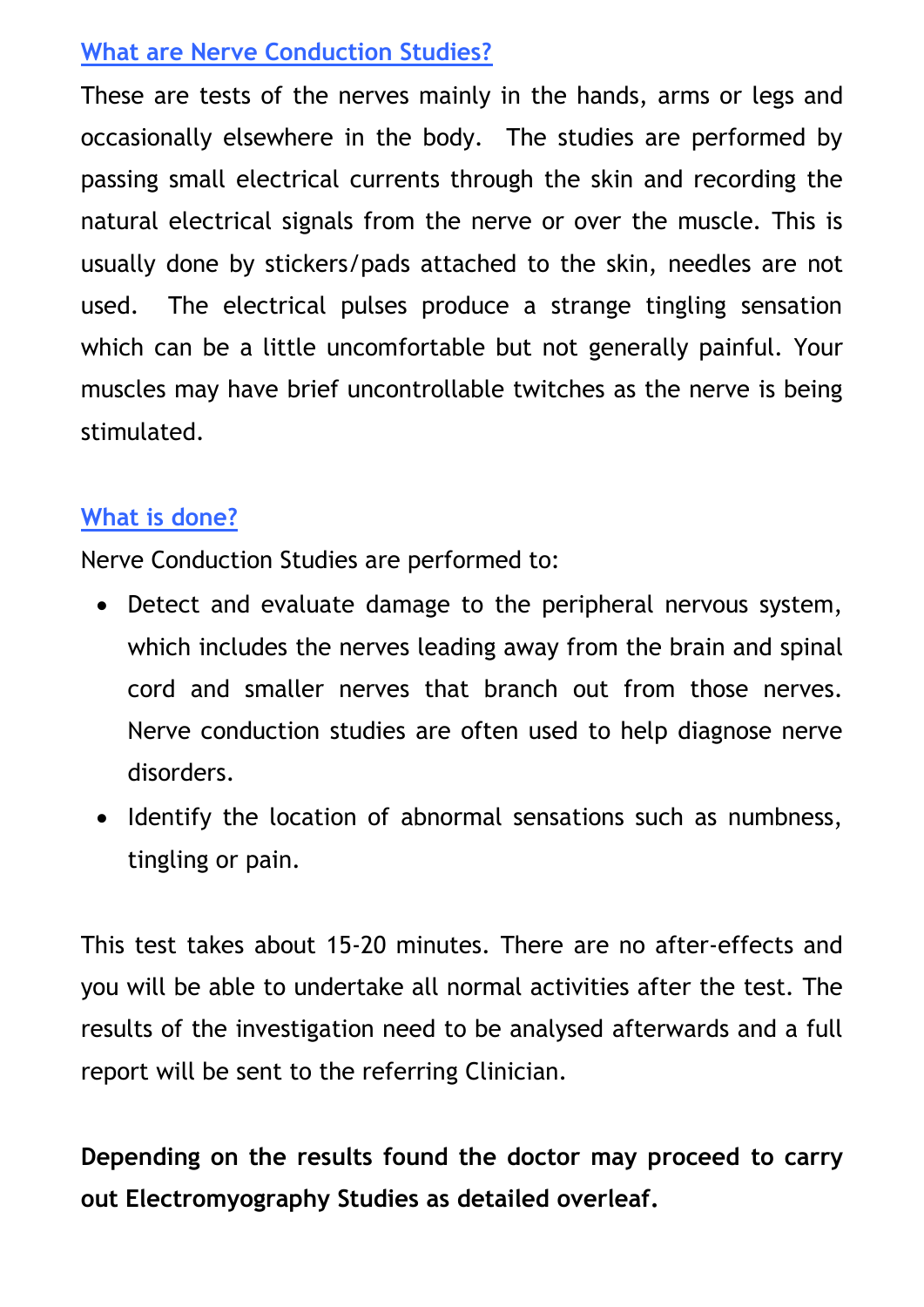#### **What is Electromyography (EMG)?**

An EMG measures the electrical impulses of muscles at rest and on contraction. This is normally done with a fine needle inserted into the muscle. Once the electrode is in place the electrical activity in that muscle is recorded while the muscle is at rest. Then the doctor asks you to tense (contract) the



muscle with gradually increasing force while the electrical activity is being recorded.

#### **Why is it done?**

EMG is done to:-

- Diagnose diseases that damage muscle tissue, nerves or the junctions between nerve and muscles.
- Evaluate the cause of weakness, paralysis, involuntary muscle twitching or other symptoms.

#### **What Preparation is needed?**

It is helpful if the hands and feet are as warm as possible. Loose fitting clothes are also helpful as it gives easier access to the upper and lower limbs.

Please do not apply any moisturiser/cream to the part of the body being examined.

There are no after-effects and you will be able to drive afterwards.